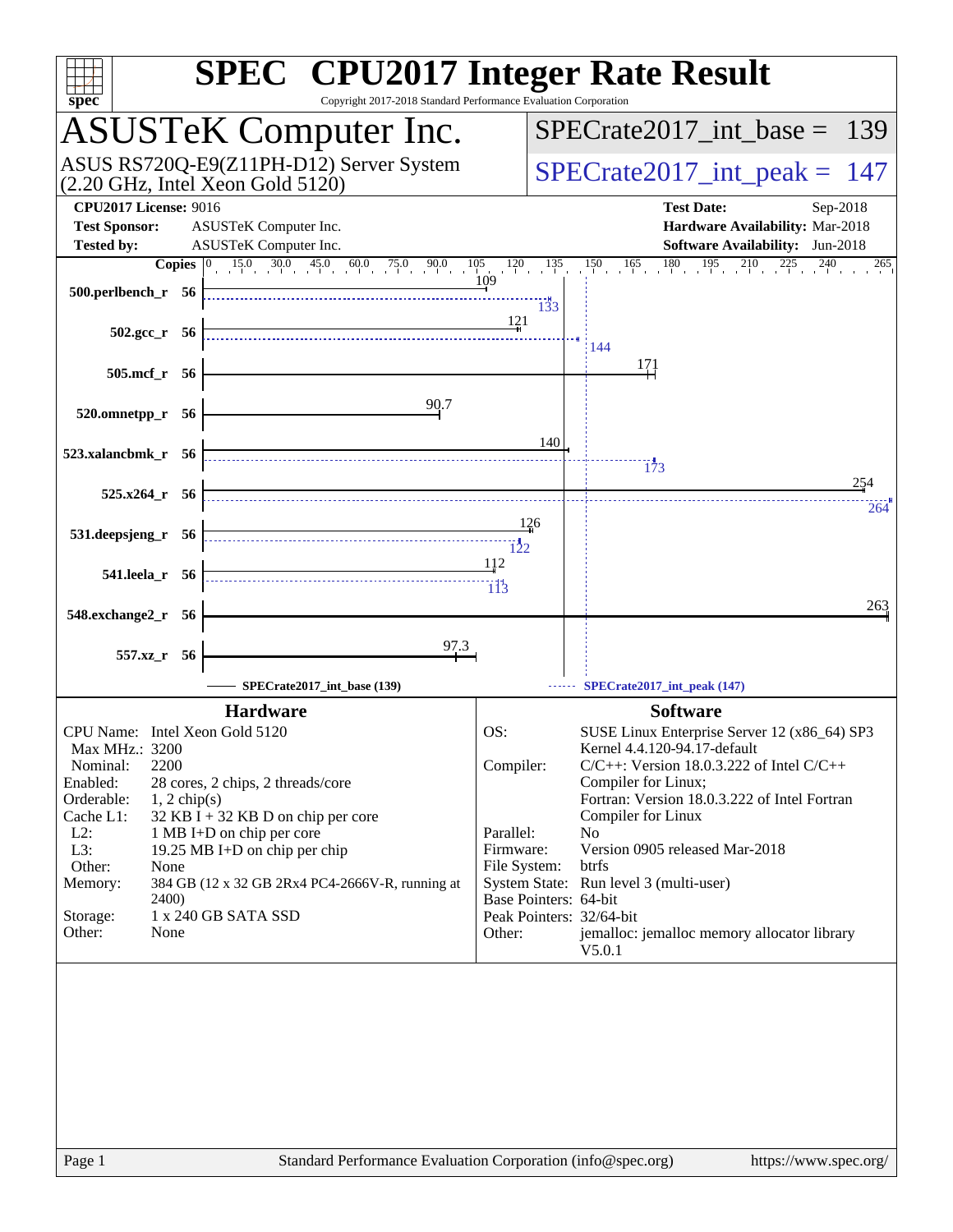

### **[SPEC CPU2017 Integer Rate Result](http://www.spec.org/auto/cpu2017/Docs/result-fields.html#SPECCPU2017IntegerRateResult)** Copyright 2017-2018 Standard Performance Evaluation Corporation

# ASUSTeK Computer Inc.

ASUS RS720Q-E9(Z11PH-D12) Server System  $(2.20 \text{ GHz}, \text{ Intel Xeon Gold } 5120)$ 

[SPECrate2017\\_int\\_base =](http://www.spec.org/auto/cpu2017/Docs/result-fields.html#SPECrate2017intbase) 139

**[CPU2017 License:](http://www.spec.org/auto/cpu2017/Docs/result-fields.html#CPU2017License)** 9016 **[Test Date:](http://www.spec.org/auto/cpu2017/Docs/result-fields.html#TestDate)** Sep-2018

**[Test Sponsor:](http://www.spec.org/auto/cpu2017/Docs/result-fields.html#TestSponsor)** ASUSTeK Computer Inc. **[Hardware Availability:](http://www.spec.org/auto/cpu2017/Docs/result-fields.html#HardwareAvailability)** Mar-2018

**[Tested by:](http://www.spec.org/auto/cpu2017/Docs/result-fields.html#Testedby)** ASUSTeK Computer Inc. **[Software Availability:](http://www.spec.org/auto/cpu2017/Docs/result-fields.html#SoftwareAvailability)** Jun-2018

## **[Results Table](http://www.spec.org/auto/cpu2017/Docs/result-fields.html#ResultsTable)**

|                           | <b>Base</b>   |                |       |                |              |                | <b>Peak</b>  |               |                |              |                |              |                |              |
|---------------------------|---------------|----------------|-------|----------------|--------------|----------------|--------------|---------------|----------------|--------------|----------------|--------------|----------------|--------------|
| <b>Benchmark</b>          | <b>Copies</b> | <b>Seconds</b> | Ratio | <b>Seconds</b> | <b>Ratio</b> | <b>Seconds</b> | <b>Ratio</b> | <b>Copies</b> | <b>Seconds</b> | <b>Ratio</b> | <b>Seconds</b> | <b>Ratio</b> | <b>Seconds</b> | <b>Ratio</b> |
| $500$ .perlbench r        | 56            | 819            | 109   | 821            | 109          | 820            | <u>109</u>   | 56            | 667            | 134          | 672            | 133          | 672            | <u>133</u>   |
| $502.\text{sec}$          | 56            | 650            | 122   | 657            | 121          | 655            | 121          | 56            | 550            | 144          | 551            | 144          | 552            | 144          |
| $505$ .mcf r              | 56            | 521            | 174   | 530            | 171          | 529            | 171          | 56            | 521            | 174          | 530            | 171          | 529            | <b>171</b>   |
| 520.omnetpp_r             | 56            | 809            | 90.8  | 810            | 90.7         | 810            | 90.7         | 56            | 809            | 90.8         | 810            | 90.7         | 810            | 90.7         |
| 523.xalancbmk r           | 56            | 422            | 140   | 421            | 140          | 422            | 140          | 56            | 342            | 173          | 341            | 173          | 341            | 74           |
| 525.x264 r                | 56            | 386            | 254   | 387            | 253          | 387            | 254          | 56            | 371            | 264          | 372            | 264          | 372            | 264          |
| 531.deepsjeng_r           | 56            | 507            | 127   | 511            | 126          | 512            | 125          | 56            | 530            | 121          | 527            | 122          | 527            | 122          |
| 541.leela r               | 56            | 831            | 112   | 827            | 112          | 828            | 112          | 56            | 818            | <b>113</b>   | 806            | 115          | 819            | 113          |
| 548.exchange2_r           | 56            | 558            | 263   | 559            | 263          | 558            | 263          | 56            | 558            | 263          | 559            | 263          | 558            | 263          |
| 557.xz r                  | 56            | 577            | 105   | 624            | 97.0         | 622            | 97.3         | 56            | 577            | 105          | 624            | 97.0         | 622            | 97.3         |
| $SPECrate2017$ int base = |               |                | 139   |                |              |                |              |               |                |              |                |              |                |              |

**[SPECrate2017\\_int\\_peak =](http://www.spec.org/auto/cpu2017/Docs/result-fields.html#SPECrate2017intpeak) 147**

Results appear in the [order in which they were run.](http://www.spec.org/auto/cpu2017/Docs/result-fields.html#RunOrder) Bold underlined text [indicates a median measurement.](http://www.spec.org/auto/cpu2017/Docs/result-fields.html#Median)

### **[Submit Notes](http://www.spec.org/auto/cpu2017/Docs/result-fields.html#SubmitNotes)**

 The numactl mechanism was used to bind copies to processors. The config file option 'submit' was used to generate numactl commands to bind each copy to a specific processor. For details, please see the config file.

## **[Operating System Notes](http://www.spec.org/auto/cpu2017/Docs/result-fields.html#OperatingSystemNotes)**

Stack size set to unlimited using "ulimit -s unlimited"

## **[General Notes](http://www.spec.org/auto/cpu2017/Docs/result-fields.html#GeneralNotes)**

Environment variables set by runcpu before the start of the run: LD\_LIBRARY\_PATH = "/spec2017/lib/ia32:/spec2017/lib/intel64:/spec2017/je5.0.1-32:/spec2017/je5.0.1-64"

 Binaries compiled on a system with 1x Intel Core i7-4790 CPU + 32GB RAM memory using Redhat Enterprise Linux 7.4 Transparent Huge Pages enabled by default Prior to runcpu invocation Filesystem page cache synced and cleared with: sync; echo 3> /proc/sys/vm/drop\_caches runcpu command invoked through numactl i.e.: numactl --interleave=all runcpu <etc> jemalloc: configured and built at default for 32bit (i686) and 64bit (x86\_64) targets; jemalloc: built with the RedHat Enterprise 7.4, and the system compiler gcc 4.8.5; jemalloc: sources available from jemalloc.net or <https://github.com/jemalloc/jemalloc/releases>

**(Continued on next page)**

| Page 2 | Standard Performance Evaluation Corporation (info@spec.org) | https://www.spec.org/ |
|--------|-------------------------------------------------------------|-----------------------|
|        |                                                             |                       |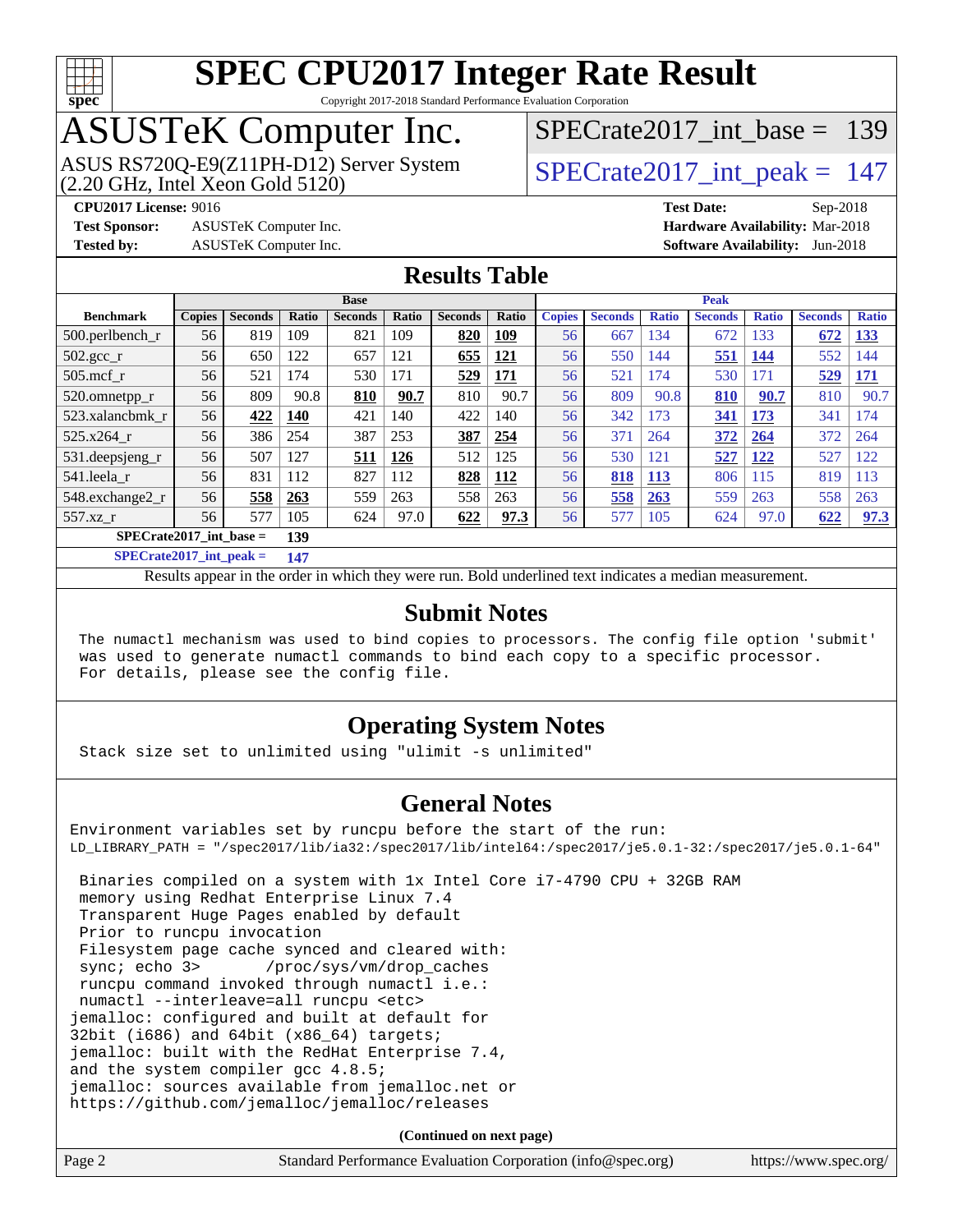

Copyright 2017-2018 Standard Performance Evaluation Corporation

## ASUSTeK Computer Inc.

(2.20 GHz, Intel Xeon Gold 5120) ASUS RS720Q-E9(Z11PH-D12) Server System  $\overline{SPECrate2017\_int\_peak} = 147$ 

[SPECrate2017\\_int\\_base =](http://www.spec.org/auto/cpu2017/Docs/result-fields.html#SPECrate2017intbase) 139

**[CPU2017 License:](http://www.spec.org/auto/cpu2017/Docs/result-fields.html#CPU2017License)** 9016 **[Test Date:](http://www.spec.org/auto/cpu2017/Docs/result-fields.html#TestDate)** Sep-2018

**[Test Sponsor:](http://www.spec.org/auto/cpu2017/Docs/result-fields.html#TestSponsor)** ASUSTeK Computer Inc. **[Hardware Availability:](http://www.spec.org/auto/cpu2017/Docs/result-fields.html#HardwareAvailability)** Mar-2018 **[Tested by:](http://www.spec.org/auto/cpu2017/Docs/result-fields.html#Testedby)** ASUSTeK Computer Inc. **[Software Availability:](http://www.spec.org/auto/cpu2017/Docs/result-fields.html#SoftwareAvailability)** Jun-2018

### **[General Notes \(Continued\)](http://www.spec.org/auto/cpu2017/Docs/result-fields.html#GeneralNotes)**

Yes: The test sponsor attests, as of date of publication, that CVE-2017-5754 (Meltdown) is mitigated in the system as tested and documented. Yes: The test sponsor attests, as of date of publication, that CVE-2017-5753 (Spectre variant 1) is mitigated in the system as tested and documented. Yes: The test sponsor attests, as of date of publication, that CVE-2017-5715 (Spectre variant 2) is mitigated in the system as tested and documented.

## **[Platform Notes](http://www.spec.org/auto/cpu2017/Docs/result-fields.html#PlatformNotes)**

Page 3 Standard Performance Evaluation Corporation [\(info@spec.org\)](mailto:info@spec.org) <https://www.spec.org/> BIOS Configuration: SNC = Enabled IMC interleaving = 1 way Patrol Scrub = Disabled VT-d = Disabled ENERGY\_PERF\_BIAS\_CFG mode = Performance HyperThreading = Enabled Sysinfo program /spec2017/bin/sysinfo Rev: r5974 of 2018-05-19 9bcde8f2999c33d61f64985e45859ea9 running on linux-pmm5 Tue Sep 11 11:52:51 2018 SUT (System Under Test) info as seen by some common utilities. For more information on this section, see <https://www.spec.org/cpu2017/Docs/config.html#sysinfo> From /proc/cpuinfo model name : Intel(R) Xeon(R) Gold 5120 CPU @ 2.20GHz 2 "physical id"s (chips) 56 "processors" cores, siblings (Caution: counting these is hw and system dependent. The following excerpts from /proc/cpuinfo might not be reliable. Use with caution.) cpu cores : 14 siblings : 28 physical 0: cores 0 1 2 3 4 5 6 8 9 10 11 12 13 14 physical 1: cores 0 1 2 3 4 5 6 8 9 10 11 12 13 14 From lscpu: Architecture: x86\_64 CPU op-mode(s): 32-bit, 64-bit Byte Order: Little Endian CPU(s): 56 On-line CPU(s) list: 0-55 Thread(s) per core: 2 Core(s) per socket: 14 Socket(s): 2 NUMA node(s): 4 Vendor ID: GenuineIntel **(Continued on next page)**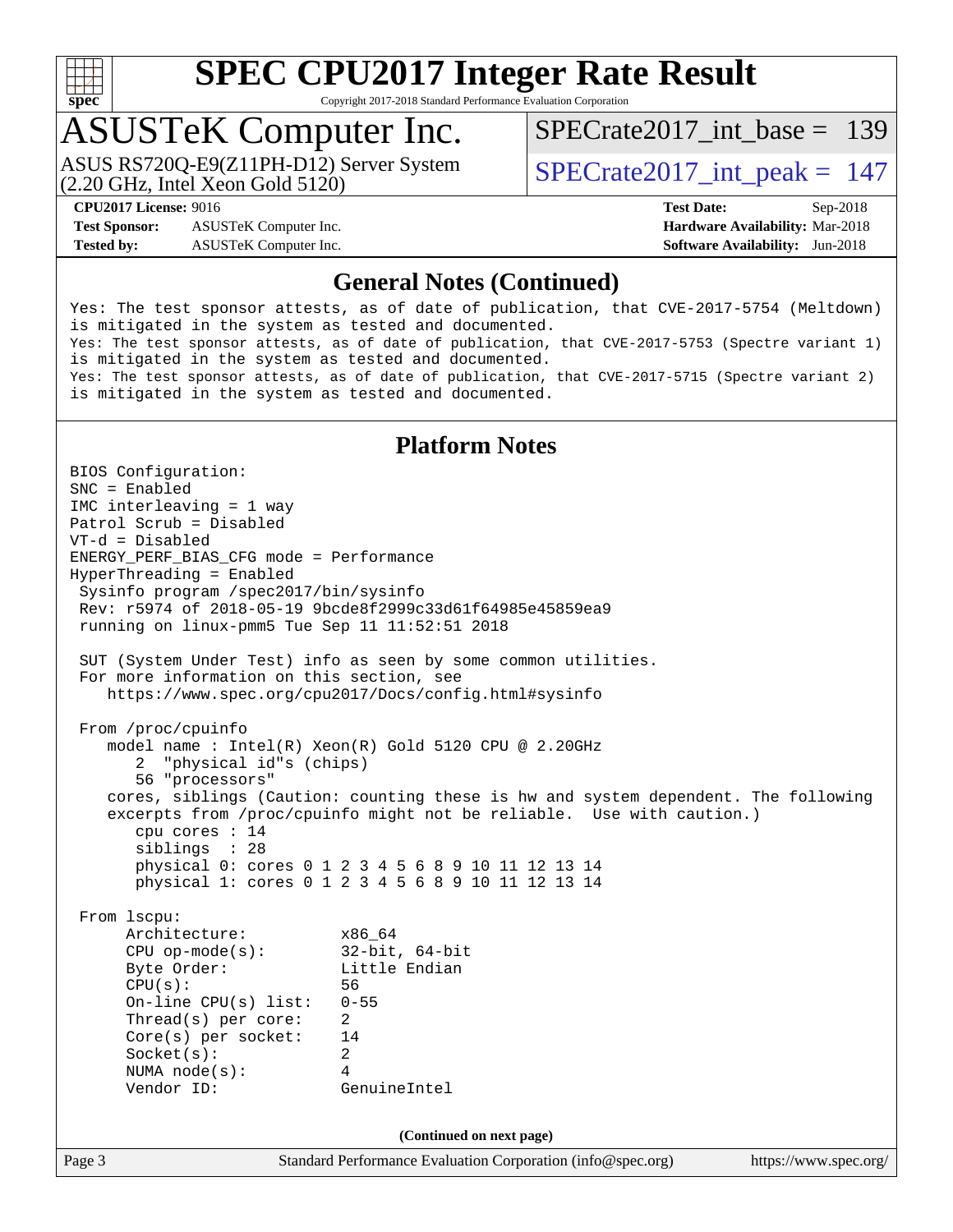

Copyright 2017-2018 Standard Performance Evaluation Corporation

# ASUSTeK Computer Inc.

(2.20 GHz, Intel Xeon Gold 5120) ASUS RS720Q-E9(Z11PH-D12) Server System  $\overline{SPECrate2017\_int\_peak} = 147$ 

[SPECrate2017\\_int\\_base =](http://www.spec.org/auto/cpu2017/Docs/result-fields.html#SPECrate2017intbase) 139

**[Test Sponsor:](http://www.spec.org/auto/cpu2017/Docs/result-fields.html#TestSponsor)** ASUSTeK Computer Inc. **[Hardware Availability:](http://www.spec.org/auto/cpu2017/Docs/result-fields.html#HardwareAvailability)** Mar-2018 **[Tested by:](http://www.spec.org/auto/cpu2017/Docs/result-fields.html#Testedby)** ASUSTeK Computer Inc. **[Software Availability:](http://www.spec.org/auto/cpu2017/Docs/result-fields.html#SoftwareAvailability)** Jun-2018

# **[CPU2017 License:](http://www.spec.org/auto/cpu2017/Docs/result-fields.html#CPU2017License)** 9016 **[Test Date:](http://www.spec.org/auto/cpu2017/Docs/result-fields.html#TestDate)** Sep-2018

### **[Platform Notes \(Continued\)](http://www.spec.org/auto/cpu2017/Docs/result-fields.html#PlatformNotes)**

 CPU family: 6 Model: 85 Model name: Intel(R) Xeon(R) Gold 5120 CPU @ 2.20GHz Stepping: 4 CPU MHz: 2201.000 CPU max MHz: 2201.0000 CPU min MHz: 1000.0000 BogoMIPS: 4532.16 Virtualization: VT-x L1d cache: 32K L1i cache: 32K L2 cache: 1024K L3 cache: 19712K NUMA node0 CPU(s): 0-3,7-9,28-31,35-37 NUMA node1 CPU(s): 4-6,10-13,32-34,38-41 NUMA node2 CPU(s): 14-17,21-23,42-45,49-51 NUMA node3 CPU(s): 18-20,24-27,46-48,52-55 Flags: fpu vme de pse tsc msr pae mce cx8 apic sep mtrr pge mca cmov pat pse36 clflush dts acpi mmx fxsr sse sse2 ss ht tm pbe syscall nx pdpe1gb rdtscp lm constant\_tsc art arch\_perfmon pebs bts rep\_good nopl xtopology nonstop\_tsc aperfmperf eagerfpu pni pclmulqdq dtes64 monitor ds\_cpl vmx smx est tm2 ssse3 sdbg fma cx16 xtpr pdcm pcid dca sse4\_1 sse4\_2 x2apic movbe popcnt tsc\_deadline\_timer aes xsave avx f16c rdrand lahf\_lm abm 3dnowprefetch ida arat epb invpcid\_single pln pts dtherm intel\_pt rsb\_ctxsw spec\_ctrl stibp retpoline kaiser tpr\_shadow vnmi flexpriority ept vpid fsgsbase tsc\_adjust bmi1 hle avx2 smep bmi2 erms invpcid rtm cqm mpx avx512f avx512dq rdseed adx smap clflushopt clwb avx512cd avx512bw avx512vl xsaveopt xsavec xgetbv1 cqm\_llc cqm\_occup\_llc pku ospke /proc/cpuinfo cache data cache size : 19712 KB From numactl --hardware WARNING: a numactl 'node' might or might not correspond to a physical chip. available: 4 nodes (0-3) node 0 cpus: 0 1 2 3 7 8 9 28 29 30 31 35 36 37 node 0 size: 95306 MB node 0 free: 95067 MB node 1 cpus: 4 5 6 10 11 12 13 32 33 34 38 39 40 41 node 1 size: 96758 MB node 1 free: 96551 MB node 2 cpus: 14 15 16 17 21 22 23 42 43 44 45 49 50 51 node 2 size: 96758 MB node 2 free: 96555 MB node 3 cpus: 18 19 20 24 25 26 27 46 47 48 52 53 54 55 node 3 size: 96756 MB node 3 free: 96531 MB node distances:

**(Continued on next page)**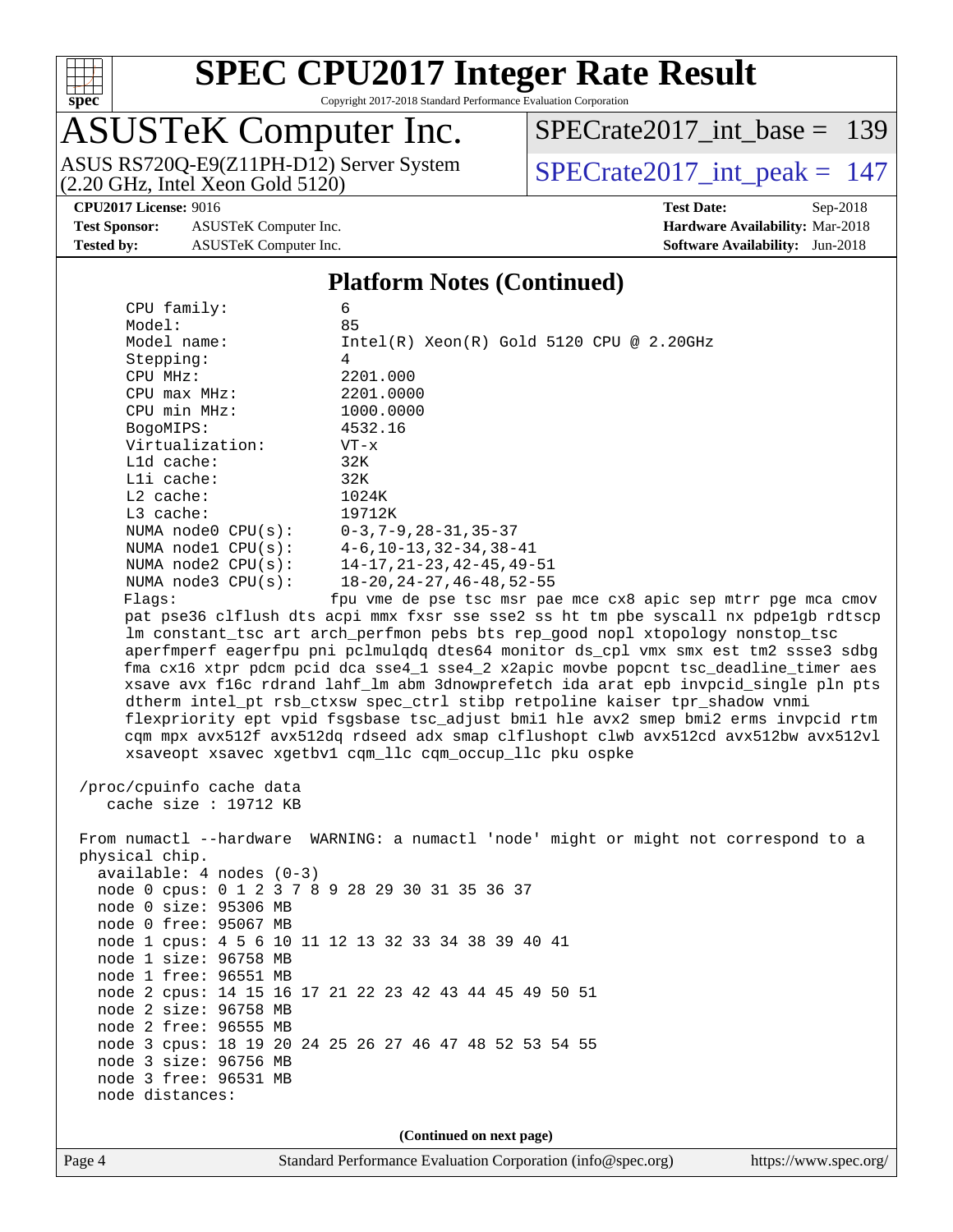

Copyright 2017-2018 Standard Performance Evaluation Corporation

## ASUSTeK Computer Inc.

 $(2.20 \text{ GHz}, \text{ Intel Xeon}$  Gold  $5120)$ ASUS RS720Q-E9(Z11PH-D12) Server System  $\overline{SPECrate2017\_int\_peak} = 147$ 

[SPECrate2017\\_int\\_base =](http://www.spec.org/auto/cpu2017/Docs/result-fields.html#SPECrate2017intbase) 139

**[Test Sponsor:](http://www.spec.org/auto/cpu2017/Docs/result-fields.html#TestSponsor)** ASUSTeK Computer Inc. **[Hardware Availability:](http://www.spec.org/auto/cpu2017/Docs/result-fields.html#HardwareAvailability)** Mar-2018 **[Tested by:](http://www.spec.org/auto/cpu2017/Docs/result-fields.html#Testedby)** ASUSTeK Computer Inc. **[Software Availability:](http://www.spec.org/auto/cpu2017/Docs/result-fields.html#SoftwareAvailability)** Jun-2018

**[CPU2017 License:](http://www.spec.org/auto/cpu2017/Docs/result-fields.html#CPU2017License)** 9016 **[Test Date:](http://www.spec.org/auto/cpu2017/Docs/result-fields.html#TestDate)** Sep-2018

### **[Platform Notes \(Continued\)](http://www.spec.org/auto/cpu2017/Docs/result-fields.html#PlatformNotes)**

 node 0 1 2 3 0: 10 11 21 21 1: 11 10 21 21 2: 21 21 10 11 3: 21 21 11 10 From /proc/meminfo<br>MemTotal: 394834264 kB HugePages\_Total: 0 Hugepagesize: 2048 kB From /etc/\*release\* /etc/\*version\* SuSE-release: SUSE Linux Enterprise Server 12 (x86\_64) VERSION = 12 PATCHLEVEL = 3 # This file is deprecated and will be removed in a future service pack or release. # Please check /etc/os-release for details about this release. os-release: NAME="SLES" VERSION="12-SP3" VERSION\_ID="12.3" PRETTY\_NAME="SUSE Linux Enterprise Server 12 SP3" ID="sles" ANSI\_COLOR="0;32" CPE\_NAME="cpe:/o:suse:sles:12:sp3" uname -a: Linux linux-pmm5 4.4.120-94.17-default #1 SMP Wed Mar 14 17:23:00 UTC 2018 (cf3a7bb) x86\_64 x86\_64 x86\_64 GNU/Linux Kernel self-reported vulnerability status: CVE-2017-5754 (Meltdown): Mitigation: PTI CVE-2017-5753 (Spectre variant 1): Mitigation: \_\_user pointer sanitization CVE-2017-5715 (Spectre variant 2): Mitigation: IBRS+IBPB run-level 3 Sep 11 11:50 SPEC is set to: /spec2017 Filesystem Type Size Used Avail Use% Mounted on /dev/sda2 btrfs 203G 104G 99G 52% / Additional information from dmidecode follows. WARNING: Use caution when you interpret this section. The 'dmidecode' program reads system data which is "intended to allow hardware to be accurately determined", but the intent may not be met, as there are frequent changes to hardware, firmware, and the "DMTF SMBIOS" standard. **(Continued on next page)**

| https://www.spec.org/ |
|-----------------------|
|                       |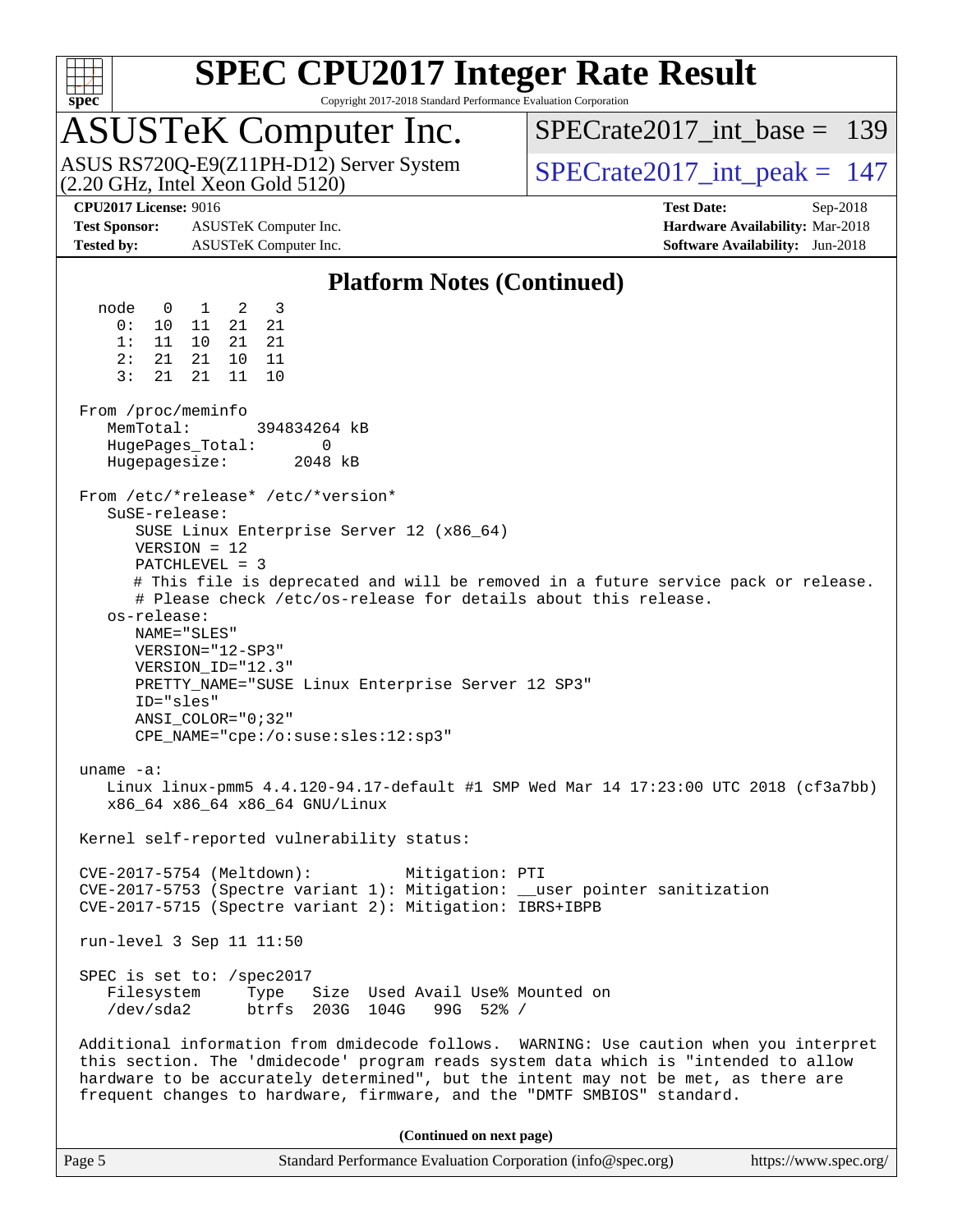

Copyright 2017-2018 Standard Performance Evaluation Corporation

# ASUSTeK Computer Inc.

ASUS RS720Q-E9(Z11PH-D12) Server System  $(2.20 \text{ GHz}, \text{ Intel Xeon Gold } 5120)$ 

[SPECrate2017\\_int\\_base =](http://www.spec.org/auto/cpu2017/Docs/result-fields.html#SPECrate2017intbase) 139

**[Test Sponsor:](http://www.spec.org/auto/cpu2017/Docs/result-fields.html#TestSponsor)** ASUSTeK Computer Inc. **[Hardware Availability:](http://www.spec.org/auto/cpu2017/Docs/result-fields.html#HardwareAvailability)** Mar-2018 **[Tested by:](http://www.spec.org/auto/cpu2017/Docs/result-fields.html#Testedby)** ASUSTeK Computer Inc. **[Software Availability:](http://www.spec.org/auto/cpu2017/Docs/result-fields.html#SoftwareAvailability)** Jun-2018

**[CPU2017 License:](http://www.spec.org/auto/cpu2017/Docs/result-fields.html#CPU2017License)** 9016 **[Test Date:](http://www.spec.org/auto/cpu2017/Docs/result-fields.html#TestDate)** Sep-2018

### **[Platform Notes \(Continued\)](http://www.spec.org/auto/cpu2017/Docs/result-fields.html#PlatformNotes)**

 BIOS American Megatrends Inc. 0905 03/19/2018 Memory: 12x Kingston D4-26662R4-32G 32 GB 2 rank 2666, configured at 2400

(End of data from sysinfo program)

### **[Compiler Version Notes](http://www.spec.org/auto/cpu2017/Docs/result-fields.html#CompilerVersionNotes)**

| 500.perlbench_r(base) 502.gcc_r(base) 505.mcf_r(base, peak)<br>CC.<br>525.x264_r(base, peak) 557.xz_r(base, peak) |
|-------------------------------------------------------------------------------------------------------------------|
| icc (ICC) 18.0.3 20180410<br>Copyright (C) 1985-2018 Intel Corporation. All rights reserved.                      |
| 500.perlbench_r(peak) 502.gcc_r(peak)<br>CC.                                                                      |
| icc (ICC) 18.0.3 20180410<br>Copyright (C) 1985-2018 Intel Corporation. All rights reserved.                      |
| CXXC 520.omnetpp_r(base, peak) 523.xalancbmk_r(base) 531.deepsjeng_r(base)<br>541.leela_r(base)                   |
| icpc (ICC) 18.0.3 20180410<br>Copyright (C) 1985-2018 Intel Corporation. All rights reserved.                     |
| CXXC 523.xalancbmk_r(peak) 531.deepsjeng_r(peak) 541.leela_r(peak)                                                |
| icpc (ICC) 18.0.3 20180410<br>Copyright (C) 1985-2018 Intel Corporation. All rights reserved.                     |
| FC 548.exchange2_r(base, peak)                                                                                    |
| ifort (IFORT) 18.0.3 20180410<br>Copyright (C) 1985-2018 Intel Corporation. All rights reserved.                  |
|                                                                                                                   |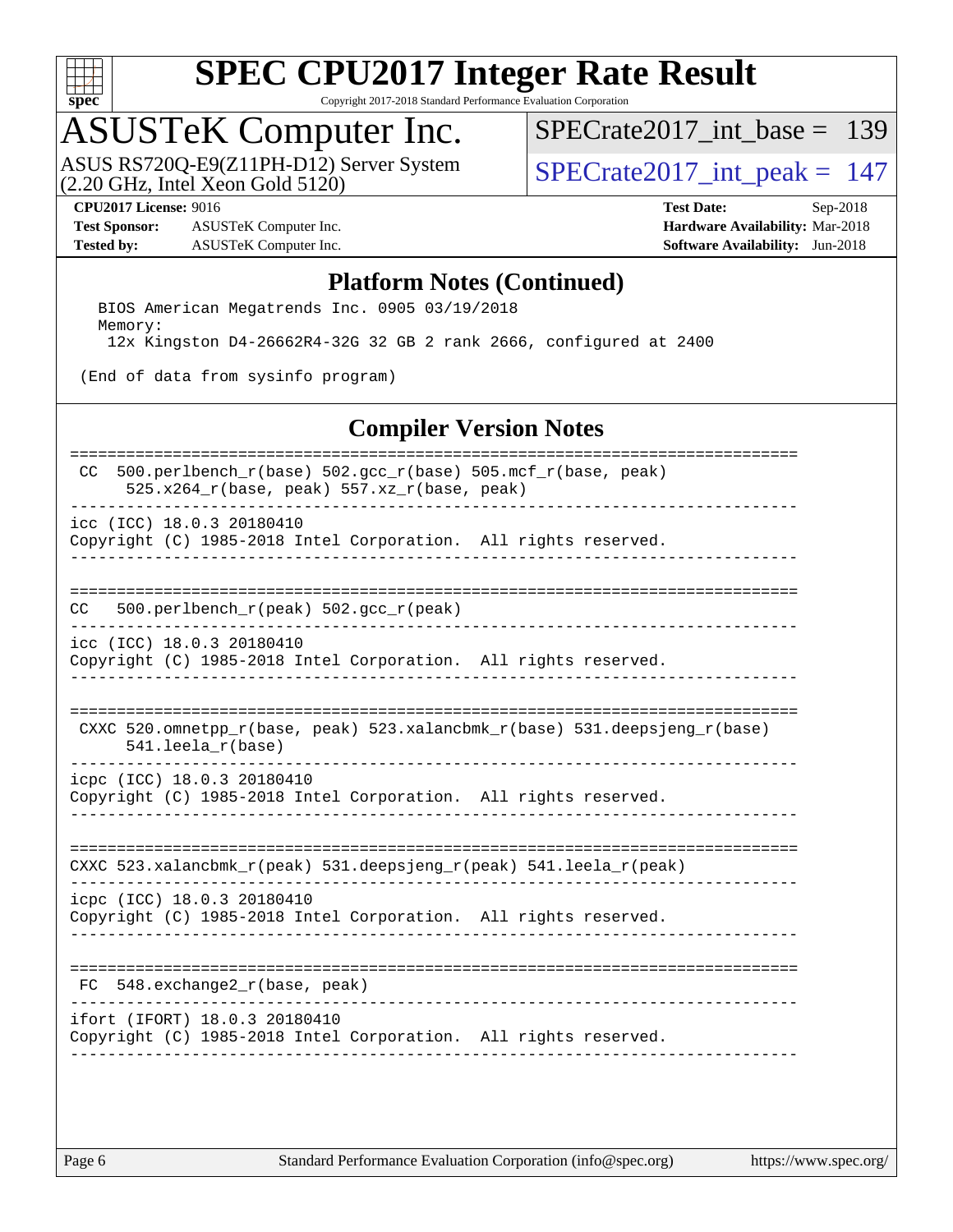

Copyright 2017-2018 Standard Performance Evaluation Corporation

## ASUSTeK Computer Inc.

 $(2.20 \text{ GHz}, \text{ Intel Xeon}$  Gold  $5120)$ ASUS RS720Q-E9(Z11PH-D12) Server System  $\sqrt{\text{SPECrate}2017\_int\_peak} = 147$ 

[SPECrate2017\\_int\\_base =](http://www.spec.org/auto/cpu2017/Docs/result-fields.html#SPECrate2017intbase) 139

**[Test Sponsor:](http://www.spec.org/auto/cpu2017/Docs/result-fields.html#TestSponsor)** ASUSTeK Computer Inc. **[Hardware Availability:](http://www.spec.org/auto/cpu2017/Docs/result-fields.html#HardwareAvailability)** Mar-2018 **[Tested by:](http://www.spec.org/auto/cpu2017/Docs/result-fields.html#Testedby)** ASUSTeK Computer Inc. **[Software Availability:](http://www.spec.org/auto/cpu2017/Docs/result-fields.html#SoftwareAvailability)** Jun-2018

**[CPU2017 License:](http://www.spec.org/auto/cpu2017/Docs/result-fields.html#CPU2017License)** 9016 **[Test Date:](http://www.spec.org/auto/cpu2017/Docs/result-fields.html#TestDate)** Sep-2018

## **[Base Compiler Invocation](http://www.spec.org/auto/cpu2017/Docs/result-fields.html#BaseCompilerInvocation)**

[C benchmarks:](http://www.spec.org/auto/cpu2017/Docs/result-fields.html#Cbenchmarks) [icc -m64 -std=c11](http://www.spec.org/cpu2017/results/res2018q4/cpu2017-20181015-09160.flags.html#user_CCbase_intel_icc_64bit_c11_33ee0cdaae7deeeab2a9725423ba97205ce30f63b9926c2519791662299b76a0318f32ddfffdc46587804de3178b4f9328c46fa7c2b0cd779d7a61945c91cd35)

[C++ benchmarks](http://www.spec.org/auto/cpu2017/Docs/result-fields.html#CXXbenchmarks): [icpc -m64](http://www.spec.org/cpu2017/results/res2018q4/cpu2017-20181015-09160.flags.html#user_CXXbase_intel_icpc_64bit_4ecb2543ae3f1412ef961e0650ca070fec7b7afdcd6ed48761b84423119d1bf6bdf5cad15b44d48e7256388bc77273b966e5eb805aefd121eb22e9299b2ec9d9)

[Fortran benchmarks:](http://www.spec.org/auto/cpu2017/Docs/result-fields.html#Fortranbenchmarks) [ifort -m64](http://www.spec.org/cpu2017/results/res2018q4/cpu2017-20181015-09160.flags.html#user_FCbase_intel_ifort_64bit_24f2bb282fbaeffd6157abe4f878425411749daecae9a33200eee2bee2fe76f3b89351d69a8130dd5949958ce389cf37ff59a95e7a40d588e8d3a57e0c3fd751)

## **[Base Portability Flags](http://www.spec.org/auto/cpu2017/Docs/result-fields.html#BasePortabilityFlags)**

 500.perlbench\_r: [-DSPEC\\_LP64](http://www.spec.org/cpu2017/results/res2018q4/cpu2017-20181015-09160.flags.html#b500.perlbench_r_basePORTABILITY_DSPEC_LP64) [-DSPEC\\_LINUX\\_X64](http://www.spec.org/cpu2017/results/res2018q4/cpu2017-20181015-09160.flags.html#b500.perlbench_r_baseCPORTABILITY_DSPEC_LINUX_X64) 502.gcc\_r: [-DSPEC\\_LP64](http://www.spec.org/cpu2017/results/res2018q4/cpu2017-20181015-09160.flags.html#suite_basePORTABILITY502_gcc_r_DSPEC_LP64) 505.mcf\_r: [-DSPEC\\_LP64](http://www.spec.org/cpu2017/results/res2018q4/cpu2017-20181015-09160.flags.html#suite_basePORTABILITY505_mcf_r_DSPEC_LP64) 520.omnetpp\_r: [-DSPEC\\_LP64](http://www.spec.org/cpu2017/results/res2018q4/cpu2017-20181015-09160.flags.html#suite_basePORTABILITY520_omnetpp_r_DSPEC_LP64) 523.xalancbmk\_r: [-DSPEC\\_LP64](http://www.spec.org/cpu2017/results/res2018q4/cpu2017-20181015-09160.flags.html#suite_basePORTABILITY523_xalancbmk_r_DSPEC_LP64) [-DSPEC\\_LINUX](http://www.spec.org/cpu2017/results/res2018q4/cpu2017-20181015-09160.flags.html#b523.xalancbmk_r_baseCXXPORTABILITY_DSPEC_LINUX) 525.x264\_r: [-DSPEC\\_LP64](http://www.spec.org/cpu2017/results/res2018q4/cpu2017-20181015-09160.flags.html#suite_basePORTABILITY525_x264_r_DSPEC_LP64) 531.deepsjeng\_r: [-DSPEC\\_LP64](http://www.spec.org/cpu2017/results/res2018q4/cpu2017-20181015-09160.flags.html#suite_basePORTABILITY531_deepsjeng_r_DSPEC_LP64) 541.leela\_r: [-DSPEC\\_LP64](http://www.spec.org/cpu2017/results/res2018q4/cpu2017-20181015-09160.flags.html#suite_basePORTABILITY541_leela_r_DSPEC_LP64) 548.exchange2\_r: [-DSPEC\\_LP64](http://www.spec.org/cpu2017/results/res2018q4/cpu2017-20181015-09160.flags.html#suite_basePORTABILITY548_exchange2_r_DSPEC_LP64) 557.xz\_r: [-DSPEC\\_LP64](http://www.spec.org/cpu2017/results/res2018q4/cpu2017-20181015-09160.flags.html#suite_basePORTABILITY557_xz_r_DSPEC_LP64)

## **[Base Optimization Flags](http://www.spec.org/auto/cpu2017/Docs/result-fields.html#BaseOptimizationFlags)**

[C benchmarks](http://www.spec.org/auto/cpu2017/Docs/result-fields.html#Cbenchmarks):

[-Wl,-z,muldefs](http://www.spec.org/cpu2017/results/res2018q4/cpu2017-20181015-09160.flags.html#user_CCbase_link_force_multiple1_b4cbdb97b34bdee9ceefcfe54f4c8ea74255f0b02a4b23e853cdb0e18eb4525ac79b5a88067c842dd0ee6996c24547a27a4b99331201badda8798ef8a743f577) [-xCORE-AVX2](http://www.spec.org/cpu2017/results/res2018q4/cpu2017-20181015-09160.flags.html#user_CCbase_f-xCORE-AVX2) [-ipo](http://www.spec.org/cpu2017/results/res2018q4/cpu2017-20181015-09160.flags.html#user_CCbase_f-ipo) [-O3](http://www.spec.org/cpu2017/results/res2018q4/cpu2017-20181015-09160.flags.html#user_CCbase_f-O3) [-no-prec-div](http://www.spec.org/cpu2017/results/res2018q4/cpu2017-20181015-09160.flags.html#user_CCbase_f-no-prec-div) [-qopt-mem-layout-trans=3](http://www.spec.org/cpu2017/results/res2018q4/cpu2017-20181015-09160.flags.html#user_CCbase_f-qopt-mem-layout-trans_de80db37974c74b1f0e20d883f0b675c88c3b01e9d123adea9b28688d64333345fb62bc4a798493513fdb68f60282f9a726aa07f478b2f7113531aecce732043) [-L/usr/local/je5.0.1-64/lib](http://www.spec.org/cpu2017/results/res2018q4/cpu2017-20181015-09160.flags.html#user_CCbase_jemalloc_link_path64_4b10a636b7bce113509b17f3bd0d6226c5fb2346b9178c2d0232c14f04ab830f976640479e5c33dc2bcbbdad86ecfb6634cbbd4418746f06f368b512fced5394) [-ljemalloc](http://www.spec.org/cpu2017/results/res2018q4/cpu2017-20181015-09160.flags.html#user_CCbase_jemalloc_link_lib_d1249b907c500fa1c0672f44f562e3d0f79738ae9e3c4a9c376d49f265a04b9c99b167ecedbf6711b3085be911c67ff61f150a17b3472be731631ba4d0471706)

[C++ benchmarks:](http://www.spec.org/auto/cpu2017/Docs/result-fields.html#CXXbenchmarks)

[-Wl,-z,muldefs](http://www.spec.org/cpu2017/results/res2018q4/cpu2017-20181015-09160.flags.html#user_CXXbase_link_force_multiple1_b4cbdb97b34bdee9ceefcfe54f4c8ea74255f0b02a4b23e853cdb0e18eb4525ac79b5a88067c842dd0ee6996c24547a27a4b99331201badda8798ef8a743f577) [-xCORE-AVX2](http://www.spec.org/cpu2017/results/res2018q4/cpu2017-20181015-09160.flags.html#user_CXXbase_f-xCORE-AVX2) [-ipo](http://www.spec.org/cpu2017/results/res2018q4/cpu2017-20181015-09160.flags.html#user_CXXbase_f-ipo) [-O3](http://www.spec.org/cpu2017/results/res2018q4/cpu2017-20181015-09160.flags.html#user_CXXbase_f-O3) [-no-prec-div](http://www.spec.org/cpu2017/results/res2018q4/cpu2017-20181015-09160.flags.html#user_CXXbase_f-no-prec-div) [-qopt-mem-layout-trans=3](http://www.spec.org/cpu2017/results/res2018q4/cpu2017-20181015-09160.flags.html#user_CXXbase_f-qopt-mem-layout-trans_de80db37974c74b1f0e20d883f0b675c88c3b01e9d123adea9b28688d64333345fb62bc4a798493513fdb68f60282f9a726aa07f478b2f7113531aecce732043) [-L/usr/local/je5.0.1-64/lib](http://www.spec.org/cpu2017/results/res2018q4/cpu2017-20181015-09160.flags.html#user_CXXbase_jemalloc_link_path64_4b10a636b7bce113509b17f3bd0d6226c5fb2346b9178c2d0232c14f04ab830f976640479e5c33dc2bcbbdad86ecfb6634cbbd4418746f06f368b512fced5394) [-ljemalloc](http://www.spec.org/cpu2017/results/res2018q4/cpu2017-20181015-09160.flags.html#user_CXXbase_jemalloc_link_lib_d1249b907c500fa1c0672f44f562e3d0f79738ae9e3c4a9c376d49f265a04b9c99b167ecedbf6711b3085be911c67ff61f150a17b3472be731631ba4d0471706)

[Fortran benchmarks](http://www.spec.org/auto/cpu2017/Docs/result-fields.html#Fortranbenchmarks):

[-Wl,-z,muldefs](http://www.spec.org/cpu2017/results/res2018q4/cpu2017-20181015-09160.flags.html#user_FCbase_link_force_multiple1_b4cbdb97b34bdee9ceefcfe54f4c8ea74255f0b02a4b23e853cdb0e18eb4525ac79b5a88067c842dd0ee6996c24547a27a4b99331201badda8798ef8a743f577) [-xCORE-AVX2](http://www.spec.org/cpu2017/results/res2018q4/cpu2017-20181015-09160.flags.html#user_FCbase_f-xCORE-AVX2) [-ipo](http://www.spec.org/cpu2017/results/res2018q4/cpu2017-20181015-09160.flags.html#user_FCbase_f-ipo) [-O3](http://www.spec.org/cpu2017/results/res2018q4/cpu2017-20181015-09160.flags.html#user_FCbase_f-O3) [-no-prec-div](http://www.spec.org/cpu2017/results/res2018q4/cpu2017-20181015-09160.flags.html#user_FCbase_f-no-prec-div) [-qopt-mem-layout-trans=3](http://www.spec.org/cpu2017/results/res2018q4/cpu2017-20181015-09160.flags.html#user_FCbase_f-qopt-mem-layout-trans_de80db37974c74b1f0e20d883f0b675c88c3b01e9d123adea9b28688d64333345fb62bc4a798493513fdb68f60282f9a726aa07f478b2f7113531aecce732043) [-nostandard-realloc-lhs](http://www.spec.org/cpu2017/results/res2018q4/cpu2017-20181015-09160.flags.html#user_FCbase_f_2003_std_realloc_82b4557e90729c0f113870c07e44d33d6f5a304b4f63d4c15d2d0f1fab99f5daaed73bdb9275d9ae411527f28b936061aa8b9c8f2d63842963b95c9dd6426b8a) [-align array32byte](http://www.spec.org/cpu2017/results/res2018q4/cpu2017-20181015-09160.flags.html#user_FCbase_align_array32byte_b982fe038af199962ba9a80c053b8342c548c85b40b8e86eb3cc33dee0d7986a4af373ac2d51c3f7cf710a18d62fdce2948f201cd044323541f22fc0fffc51b6) [-L/usr/local/je5.0.1-64/lib](http://www.spec.org/cpu2017/results/res2018q4/cpu2017-20181015-09160.flags.html#user_FCbase_jemalloc_link_path64_4b10a636b7bce113509b17f3bd0d6226c5fb2346b9178c2d0232c14f04ab830f976640479e5c33dc2bcbbdad86ecfb6634cbbd4418746f06f368b512fced5394) [-ljemalloc](http://www.spec.org/cpu2017/results/res2018q4/cpu2017-20181015-09160.flags.html#user_FCbase_jemalloc_link_lib_d1249b907c500fa1c0672f44f562e3d0f79738ae9e3c4a9c376d49f265a04b9c99b167ecedbf6711b3085be911c67ff61f150a17b3472be731631ba4d0471706)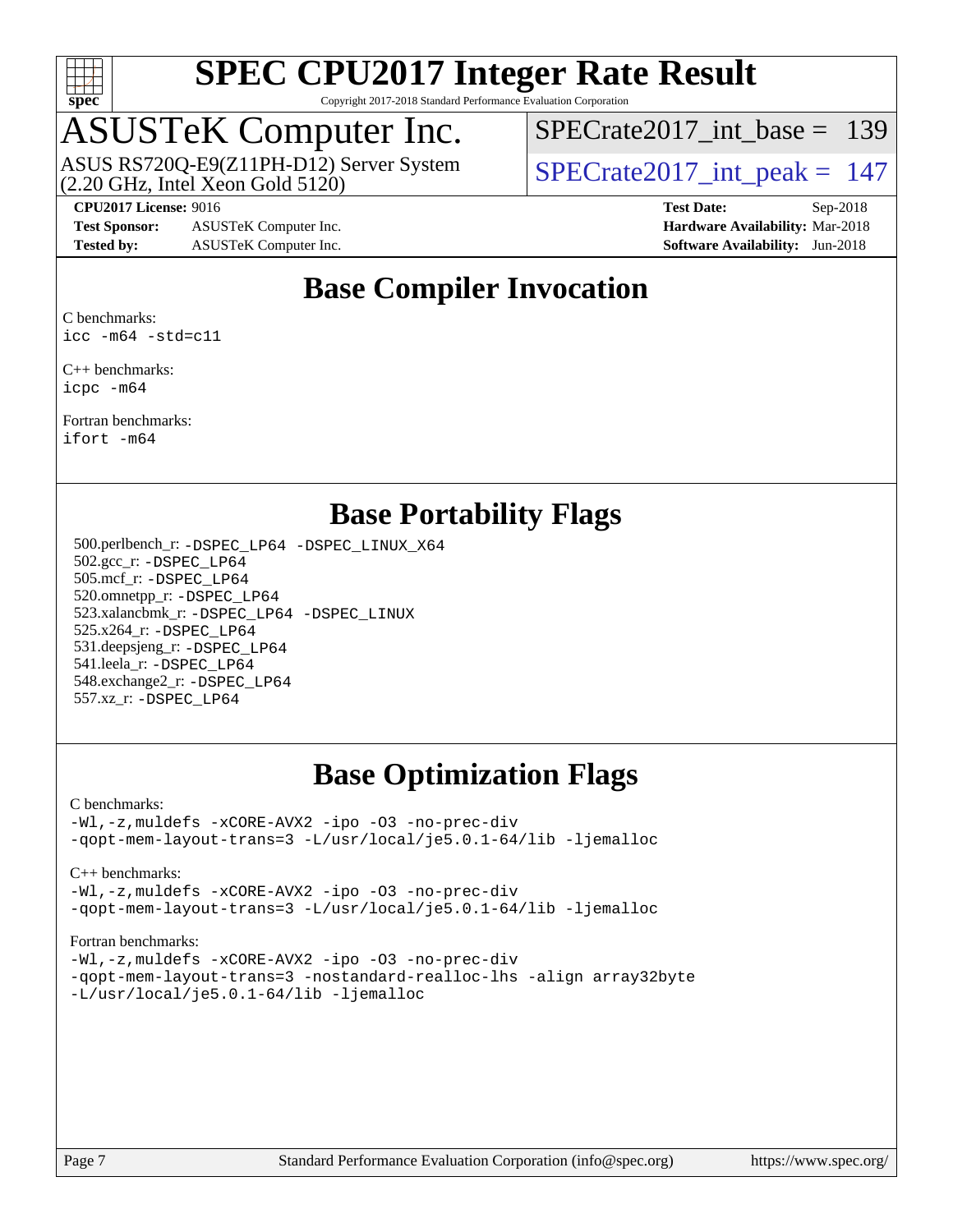

Copyright 2017-2018 Standard Performance Evaluation Corporation

## ASUSTeK Computer Inc.

(2.20 GHz, Intel Xeon Gold 5120) ASUS RS720Q-E9(Z11PH-D12) Server System  $\sqrt{\text{SPECrate}2017\_int\_peak} = 147$ 

[SPECrate2017\\_int\\_base =](http://www.spec.org/auto/cpu2017/Docs/result-fields.html#SPECrate2017intbase) 139

**[Test Sponsor:](http://www.spec.org/auto/cpu2017/Docs/result-fields.html#TestSponsor)** ASUSTeK Computer Inc. **[Hardware Availability:](http://www.spec.org/auto/cpu2017/Docs/result-fields.html#HardwareAvailability)** Mar-2018 **[Tested by:](http://www.spec.org/auto/cpu2017/Docs/result-fields.html#Testedby)** ASUSTeK Computer Inc. **[Software Availability:](http://www.spec.org/auto/cpu2017/Docs/result-fields.html#SoftwareAvailability)** Jun-2018

**[CPU2017 License:](http://www.spec.org/auto/cpu2017/Docs/result-fields.html#CPU2017License)** 9016 **[Test Date:](http://www.spec.org/auto/cpu2017/Docs/result-fields.html#TestDate)** Sep-2018

## **[Peak Compiler Invocation](http://www.spec.org/auto/cpu2017/Docs/result-fields.html#PeakCompilerInvocation)**

[C benchmarks \(except as noted below\)](http://www.spec.org/auto/cpu2017/Docs/result-fields.html#Cbenchmarksexceptasnotedbelow): [icc -m64 -std=c11](http://www.spec.org/cpu2017/results/res2018q4/cpu2017-20181015-09160.flags.html#user_CCpeak_intel_icc_64bit_c11_33ee0cdaae7deeeab2a9725423ba97205ce30f63b9926c2519791662299b76a0318f32ddfffdc46587804de3178b4f9328c46fa7c2b0cd779d7a61945c91cd35)

502.gcc\_r: [icc -m32 -std=c11 -L/opt/intel/compilers\\_and\\_libraries\\_2018/linux/lib/ia32](http://www.spec.org/cpu2017/results/res2018q4/cpu2017-20181015-09160.flags.html#user_peakCCLD502_gcc_r_intel_icc_2aadaa14f62c0e1495cde6f74ba3d875dfbad9f2fd73ceb1e5b66a7d4b19dc13cfe8615ba85624bf35f0c003544b7d55013bf72425d956b559f9a2757f69c910)

[C++ benchmarks \(except as noted below\):](http://www.spec.org/auto/cpu2017/Docs/result-fields.html#CXXbenchmarksexceptasnotedbelow) [icpc -m64](http://www.spec.org/cpu2017/results/res2018q4/cpu2017-20181015-09160.flags.html#user_CXXpeak_intel_icpc_64bit_4ecb2543ae3f1412ef961e0650ca070fec7b7afdcd6ed48761b84423119d1bf6bdf5cad15b44d48e7256388bc77273b966e5eb805aefd121eb22e9299b2ec9d9)

523.xalancbmk\_r: [icpc -m32 -L/opt/intel/compilers\\_and\\_libraries\\_2018/linux/lib/ia32](http://www.spec.org/cpu2017/results/res2018q4/cpu2017-20181015-09160.flags.html#user_peakCXXLD523_xalancbmk_r_intel_icpc_49b8c4a2e52517df5e44233d8730ac3dfca5acbb5ef11df3347e50260a55109134bcb7fd2e543798dfd93e66566a4e08776ad3f7d40a4ff4276870c090f61f0e)

[Fortran benchmarks](http://www.spec.org/auto/cpu2017/Docs/result-fields.html#Fortranbenchmarks): [ifort -m64](http://www.spec.org/cpu2017/results/res2018q4/cpu2017-20181015-09160.flags.html#user_FCpeak_intel_ifort_64bit_24f2bb282fbaeffd6157abe4f878425411749daecae9a33200eee2bee2fe76f3b89351d69a8130dd5949958ce389cf37ff59a95e7a40d588e8d3a57e0c3fd751)

## **[Peak Portability Flags](http://www.spec.org/auto/cpu2017/Docs/result-fields.html#PeakPortabilityFlags)**

 500.perlbench\_r: [-DSPEC\\_LP64](http://www.spec.org/cpu2017/results/res2018q4/cpu2017-20181015-09160.flags.html#b500.perlbench_r_peakPORTABILITY_DSPEC_LP64) [-DSPEC\\_LINUX\\_X64](http://www.spec.org/cpu2017/results/res2018q4/cpu2017-20181015-09160.flags.html#b500.perlbench_r_peakCPORTABILITY_DSPEC_LINUX_X64) 502.gcc\_r: [-D\\_FILE\\_OFFSET\\_BITS=64](http://www.spec.org/cpu2017/results/res2018q4/cpu2017-20181015-09160.flags.html#user_peakPORTABILITY502_gcc_r_file_offset_bits_64_5ae949a99b284ddf4e95728d47cb0843d81b2eb0e18bdfe74bbf0f61d0b064f4bda2f10ea5eb90e1dcab0e84dbc592acfc5018bc955c18609f94ddb8d550002c) 505.mcf\_r: [-DSPEC\\_LP64](http://www.spec.org/cpu2017/results/res2018q4/cpu2017-20181015-09160.flags.html#suite_peakPORTABILITY505_mcf_r_DSPEC_LP64) 520.omnetpp\_r: [-DSPEC\\_LP64](http://www.spec.org/cpu2017/results/res2018q4/cpu2017-20181015-09160.flags.html#suite_peakPORTABILITY520_omnetpp_r_DSPEC_LP64) 523.xalancbmk\_r: [-D\\_FILE\\_OFFSET\\_BITS=64](http://www.spec.org/cpu2017/results/res2018q4/cpu2017-20181015-09160.flags.html#user_peakPORTABILITY523_xalancbmk_r_file_offset_bits_64_5ae949a99b284ddf4e95728d47cb0843d81b2eb0e18bdfe74bbf0f61d0b064f4bda2f10ea5eb90e1dcab0e84dbc592acfc5018bc955c18609f94ddb8d550002c) [-DSPEC\\_LINUX](http://www.spec.org/cpu2017/results/res2018q4/cpu2017-20181015-09160.flags.html#b523.xalancbmk_r_peakCXXPORTABILITY_DSPEC_LINUX) 525.x264\_r: [-DSPEC\\_LP64](http://www.spec.org/cpu2017/results/res2018q4/cpu2017-20181015-09160.flags.html#suite_peakPORTABILITY525_x264_r_DSPEC_LP64) 531.deepsjeng\_r: [-DSPEC\\_LP64](http://www.spec.org/cpu2017/results/res2018q4/cpu2017-20181015-09160.flags.html#suite_peakPORTABILITY531_deepsjeng_r_DSPEC_LP64) 541.leela\_r: [-DSPEC\\_LP64](http://www.spec.org/cpu2017/results/res2018q4/cpu2017-20181015-09160.flags.html#suite_peakPORTABILITY541_leela_r_DSPEC_LP64) 548.exchange2\_r: [-DSPEC\\_LP64](http://www.spec.org/cpu2017/results/res2018q4/cpu2017-20181015-09160.flags.html#suite_peakPORTABILITY548_exchange2_r_DSPEC_LP64) 557.xz\_r: [-DSPEC\\_LP64](http://www.spec.org/cpu2017/results/res2018q4/cpu2017-20181015-09160.flags.html#suite_peakPORTABILITY557_xz_r_DSPEC_LP64)

## **[Peak Optimization Flags](http://www.spec.org/auto/cpu2017/Docs/result-fields.html#PeakOptimizationFlags)**

[C benchmarks](http://www.spec.org/auto/cpu2017/Docs/result-fields.html#Cbenchmarks):

 500.perlbench\_r: [-Wl,-z,muldefs](http://www.spec.org/cpu2017/results/res2018q4/cpu2017-20181015-09160.flags.html#user_peakEXTRA_LDFLAGS500_perlbench_r_link_force_multiple1_b4cbdb97b34bdee9ceefcfe54f4c8ea74255f0b02a4b23e853cdb0e18eb4525ac79b5a88067c842dd0ee6996c24547a27a4b99331201badda8798ef8a743f577) [-prof-gen](http://www.spec.org/cpu2017/results/res2018q4/cpu2017-20181015-09160.flags.html#user_peakPASS1_CFLAGSPASS1_LDFLAGS500_perlbench_r_prof_gen_5aa4926d6013ddb2a31985c654b3eb18169fc0c6952a63635c234f711e6e63dd76e94ad52365559451ec499a2cdb89e4dc58ba4c67ef54ca681ffbe1461d6b36)(pass 1) [-prof-use](http://www.spec.org/cpu2017/results/res2018q4/cpu2017-20181015-09160.flags.html#user_peakPASS2_CFLAGSPASS2_LDFLAGS500_perlbench_r_prof_use_1a21ceae95f36a2b53c25747139a6c16ca95bd9def2a207b4f0849963b97e94f5260e30a0c64f4bb623698870e679ca08317ef8150905d41bd88c6f78df73f19)(pass 2) [-ipo](http://www.spec.org/cpu2017/results/res2018q4/cpu2017-20181015-09160.flags.html#user_peakPASS1_COPTIMIZEPASS2_COPTIMIZE500_perlbench_r_f-ipo) [-xCORE-AVX2](http://www.spec.org/cpu2017/results/res2018q4/cpu2017-20181015-09160.flags.html#user_peakPASS2_COPTIMIZE500_perlbench_r_f-xCORE-AVX2) [-O3](http://www.spec.org/cpu2017/results/res2018q4/cpu2017-20181015-09160.flags.html#user_peakPASS1_COPTIMIZEPASS2_COPTIMIZE500_perlbench_r_f-O3) [-no-prec-div](http://www.spec.org/cpu2017/results/res2018q4/cpu2017-20181015-09160.flags.html#user_peakPASS1_COPTIMIZEPASS2_COPTIMIZE500_perlbench_r_f-no-prec-div) [-qopt-mem-layout-trans=3](http://www.spec.org/cpu2017/results/res2018q4/cpu2017-20181015-09160.flags.html#user_peakPASS1_COPTIMIZEPASS2_COPTIMIZE500_perlbench_r_f-qopt-mem-layout-trans_de80db37974c74b1f0e20d883f0b675c88c3b01e9d123adea9b28688d64333345fb62bc4a798493513fdb68f60282f9a726aa07f478b2f7113531aecce732043) [-fno-strict-overflow](http://www.spec.org/cpu2017/results/res2018q4/cpu2017-20181015-09160.flags.html#user_peakEXTRA_OPTIMIZE500_perlbench_r_f-fno-strict-overflow) [-L/usr/local/je5.0.1-64/lib](http://www.spec.org/cpu2017/results/res2018q4/cpu2017-20181015-09160.flags.html#user_peakEXTRA_LIBS500_perlbench_r_jemalloc_link_path64_4b10a636b7bce113509b17f3bd0d6226c5fb2346b9178c2d0232c14f04ab830f976640479e5c33dc2bcbbdad86ecfb6634cbbd4418746f06f368b512fced5394) [-ljemalloc](http://www.spec.org/cpu2017/results/res2018q4/cpu2017-20181015-09160.flags.html#user_peakEXTRA_LIBS500_perlbench_r_jemalloc_link_lib_d1249b907c500fa1c0672f44f562e3d0f79738ae9e3c4a9c376d49f265a04b9c99b167ecedbf6711b3085be911c67ff61f150a17b3472be731631ba4d0471706)

 502.gcc\_r: [-Wl,-z,muldefs](http://www.spec.org/cpu2017/results/res2018q4/cpu2017-20181015-09160.flags.html#user_peakEXTRA_LDFLAGS502_gcc_r_link_force_multiple1_b4cbdb97b34bdee9ceefcfe54f4c8ea74255f0b02a4b23e853cdb0e18eb4525ac79b5a88067c842dd0ee6996c24547a27a4b99331201badda8798ef8a743f577) [-prof-gen](http://www.spec.org/cpu2017/results/res2018q4/cpu2017-20181015-09160.flags.html#user_peakPASS1_CFLAGSPASS1_LDFLAGS502_gcc_r_prof_gen_5aa4926d6013ddb2a31985c654b3eb18169fc0c6952a63635c234f711e6e63dd76e94ad52365559451ec499a2cdb89e4dc58ba4c67ef54ca681ffbe1461d6b36)(pass 1) [-prof-use](http://www.spec.org/cpu2017/results/res2018q4/cpu2017-20181015-09160.flags.html#user_peakPASS2_CFLAGSPASS2_LDFLAGS502_gcc_r_prof_use_1a21ceae95f36a2b53c25747139a6c16ca95bd9def2a207b4f0849963b97e94f5260e30a0c64f4bb623698870e679ca08317ef8150905d41bd88c6f78df73f19)(pass 2) [-ipo](http://www.spec.org/cpu2017/results/res2018q4/cpu2017-20181015-09160.flags.html#user_peakPASS1_COPTIMIZEPASS2_COPTIMIZE502_gcc_r_f-ipo) [-xCORE-AVX2](http://www.spec.org/cpu2017/results/res2018q4/cpu2017-20181015-09160.flags.html#user_peakPASS2_COPTIMIZE502_gcc_r_f-xCORE-AVX2) [-O3](http://www.spec.org/cpu2017/results/res2018q4/cpu2017-20181015-09160.flags.html#user_peakPASS1_COPTIMIZEPASS2_COPTIMIZE502_gcc_r_f-O3) [-no-prec-div](http://www.spec.org/cpu2017/results/res2018q4/cpu2017-20181015-09160.flags.html#user_peakPASS1_COPTIMIZEPASS2_COPTIMIZE502_gcc_r_f-no-prec-div) [-qopt-mem-layout-trans=3](http://www.spec.org/cpu2017/results/res2018q4/cpu2017-20181015-09160.flags.html#user_peakPASS1_COPTIMIZEPASS2_COPTIMIZE502_gcc_r_f-qopt-mem-layout-trans_de80db37974c74b1f0e20d883f0b675c88c3b01e9d123adea9b28688d64333345fb62bc4a798493513fdb68f60282f9a726aa07f478b2f7113531aecce732043) [-L/usr/local/je5.0.1-32/lib](http://www.spec.org/cpu2017/results/res2018q4/cpu2017-20181015-09160.flags.html#user_peakEXTRA_LIBS502_gcc_r_jemalloc_link_path32_e29f22e8e6c17053bbc6a0971f5a9c01a601a06bb1a59df2084b77a2fe0a2995b64fd4256feaeea39eeba3aae142e96e2b2b0a28974019c0c0c88139a84f900a) [-ljemalloc](http://www.spec.org/cpu2017/results/res2018q4/cpu2017-20181015-09160.flags.html#user_peakEXTRA_LIBS502_gcc_r_jemalloc_link_lib_d1249b907c500fa1c0672f44f562e3d0f79738ae9e3c4a9c376d49f265a04b9c99b167ecedbf6711b3085be911c67ff61f150a17b3472be731631ba4d0471706)

505.mcf\_r: basepeak = yes

**(Continued on next page)**

Page 8 Standard Performance Evaluation Corporation [\(info@spec.org\)](mailto:info@spec.org) <https://www.spec.org/>